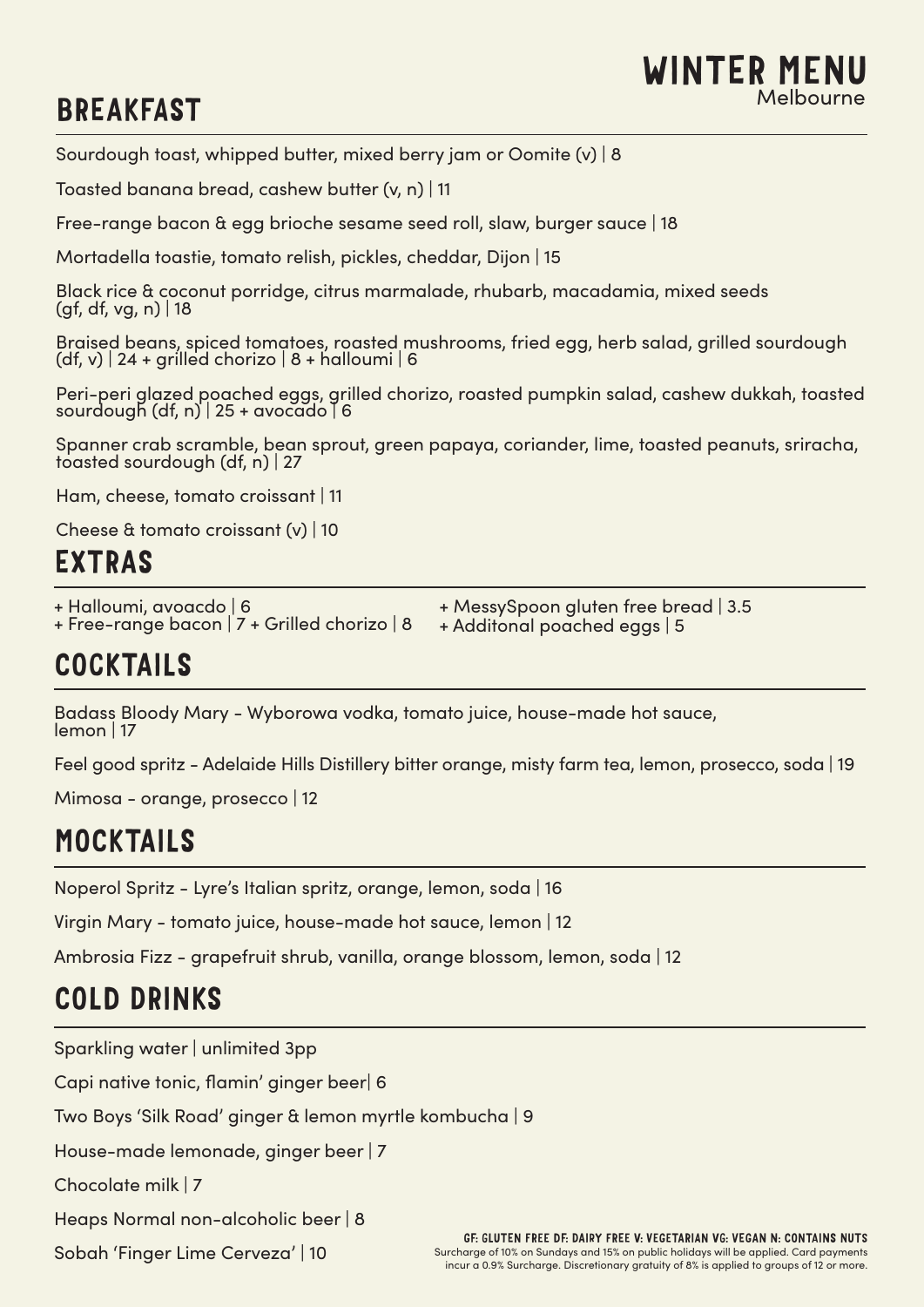#### LUNCH WINTER MENU Melbourne

### SMALLS

House-made sourdough focaccia, whipped butter  $(v)$  | 9

Sydney rock oysters, citrus dressing (gf, df) | 6/34/66

Roasted red capsicum & cashew hummus, dukkah, house-made sourdough focaccia  $(df, vg, n) | 17$ 

Burrata, roasted & pickled beetroots, witlof, Davidson's plum salt, fennel seed crunch  $(v)$  | 26

Spiced lamb ribs, burnt eggplant, tabouli, garlic yogurt | 25

Raw kingfish, fermented green chilli, buttermilk, cucumber, apple, nori (gf) | 26

## BIGS

Red curry mussels, bok choy, brown rice, coconut & peanut sambal (gf, df, n) | 38

Orecchiette pasta, tomato cream, toasted bread crumbs, parmesan, oregano (v) | 29

Roasted organic half chicken, honey & lemon thyme glaze, snap pea salad (gf, df) | 37

Wood fire roasted cauliflower, tahini, citrus marmalade, charred herb salsa, almonds  $(gf, df, vg, n)$  | 29

Roasted free-range pork chop, sweet & sour radishes, apple mustard, mustard greens  $(gf, df)$  39

Fried chicken burger, brioche & sesame seed roll, burger sauce, pickles, slaw, confit garlic aioli potatoes | 26

300g grass-fed porterhouse steak, garlic & caper butter, bbq leeks, beef jus (gf) | 55

# SIDES

Burnt cabbage, smoked tomato butter, crispy pork skin (gf) | 14

Potatoes, rosemary salt, confit garlic aioli (gf, df, v) | 13

Mixed grains, beetroot, lemon dressing, pickled fennel, pepita seeds (df, vg) | 14

# DESSERT

Caramelised mandarin, coconut sauce, fig & sesame cracker, caraway seed sherbert  $(gf, df, vg)$  | 16

Baked pear, hazelnut & almond frangipane, rhubarb, hot chocolate custard (v, n) | 16

# FEED ME | 70

Let us decide for you, with a round up of our favourite dishes! Ask our friendly staff for more details